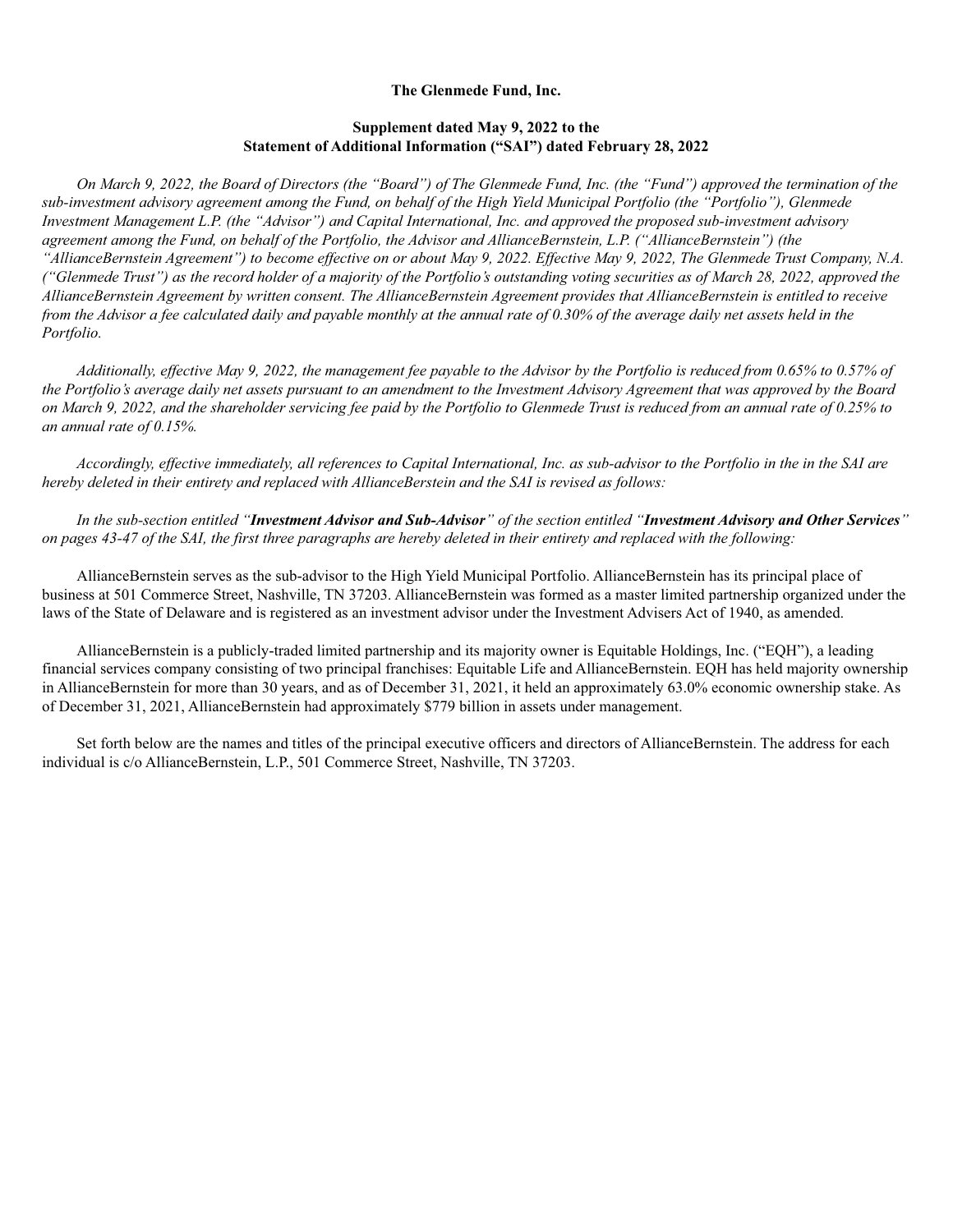| <b>Position with AllianceBernstein</b>                                   |  |  |
|--------------------------------------------------------------------------|--|--|
| Director, President and Chief Executive Officer                          |  |  |
| Chief Operating Officer and Head of Private Wealth                       |  |  |
| Interim Chief Financial Officer, Controller and Chief Accounting Officer |  |  |
| General Counsel and Global Head of Compliance                            |  |  |
| Head of Global Technology and Operations                                 |  |  |
|                                                                          |  |  |
|                                                                          |  |  |
|                                                                          |  |  |
|                                                                          |  |  |
|                                                                          |  |  |
|                                                                          |  |  |
|                                                                          |  |  |
|                                                                          |  |  |
|                                                                          |  |  |
|                                                                          |  |  |
|                                                                          |  |  |

*In the sub-section entitled "Portfolio Managers" of the section entitled "Investment Advisory and Other Services" on pages 47-48 of the SAI, the following is added to the information in the table setting forth the number and types of other portfolios and/or accounts managed by each portfolio manager and the assets under management in those accounts:*

| <b>AllianceBernstein L.P.</b> | <b>Type of Accounts</b>          | Number of<br>Accounts<br>Managed | <b>Total Assets</b><br>Managed | Number of<br>Accounts<br><b>Managed with</b><br>Performance-<br><b>Based</b><br><b>Advisory Fees</b> | <b>Total Assets</b><br><b>Managed with</b><br>Performance-<br><b>Based</b><br><b>Advisory Fees</b> |
|-------------------------------|----------------------------------|----------------------------------|--------------------------------|------------------------------------------------------------------------------------------------------|----------------------------------------------------------------------------------------------------|
| Terrance T. Hults*            | Registered Investment Companies  | 29                               | \$24,390,000,000               | $\theta$                                                                                             | $\theta$                                                                                           |
|                               | Other Pooled Investment Vehicles | 11                               | \$6,318,000,000                | $\theta$                                                                                             | 0                                                                                                  |
|                               | Other Accounts                   | 7.266                            | \$24,106,000,000               |                                                                                                      | \$200,000,000                                                                                      |
| Matthew J. Norton*            | Registered Investment Companies  | 29                               | \$24,390,000,000               | 0                                                                                                    | $^{(1)}$                                                                                           |
|                               | Other Pooled Investment Vehicles | 11                               | \$6,318,000,000                | $\theta$                                                                                             | $\Omega$                                                                                           |
|                               | Other Accounts                   | 7.266                            | \$24,106,000,000               |                                                                                                      | \$200,000,000                                                                                      |
| Andrew D. Potter*             | Registered Investment Companies  | 29                               | \$24,390,000,000               | $\theta$                                                                                             | $\theta$                                                                                           |
|                               | Other Pooled Investment Vehicles | 11                               | \$6,318,000,000                | $\theta$                                                                                             | 0                                                                                                  |
|                               | <b>Other Accounts</b>            | 7.266                            | \$24,106,000,000               |                                                                                                      | \$200,000,000                                                                                      |
|                               |                                  |                                  |                                |                                                                                                      |                                                                                                    |

\* The information regarding the other portfolios and/or accounts managed by each of Messrs. Hults, Norton and Potter is as of March 31, 2022.